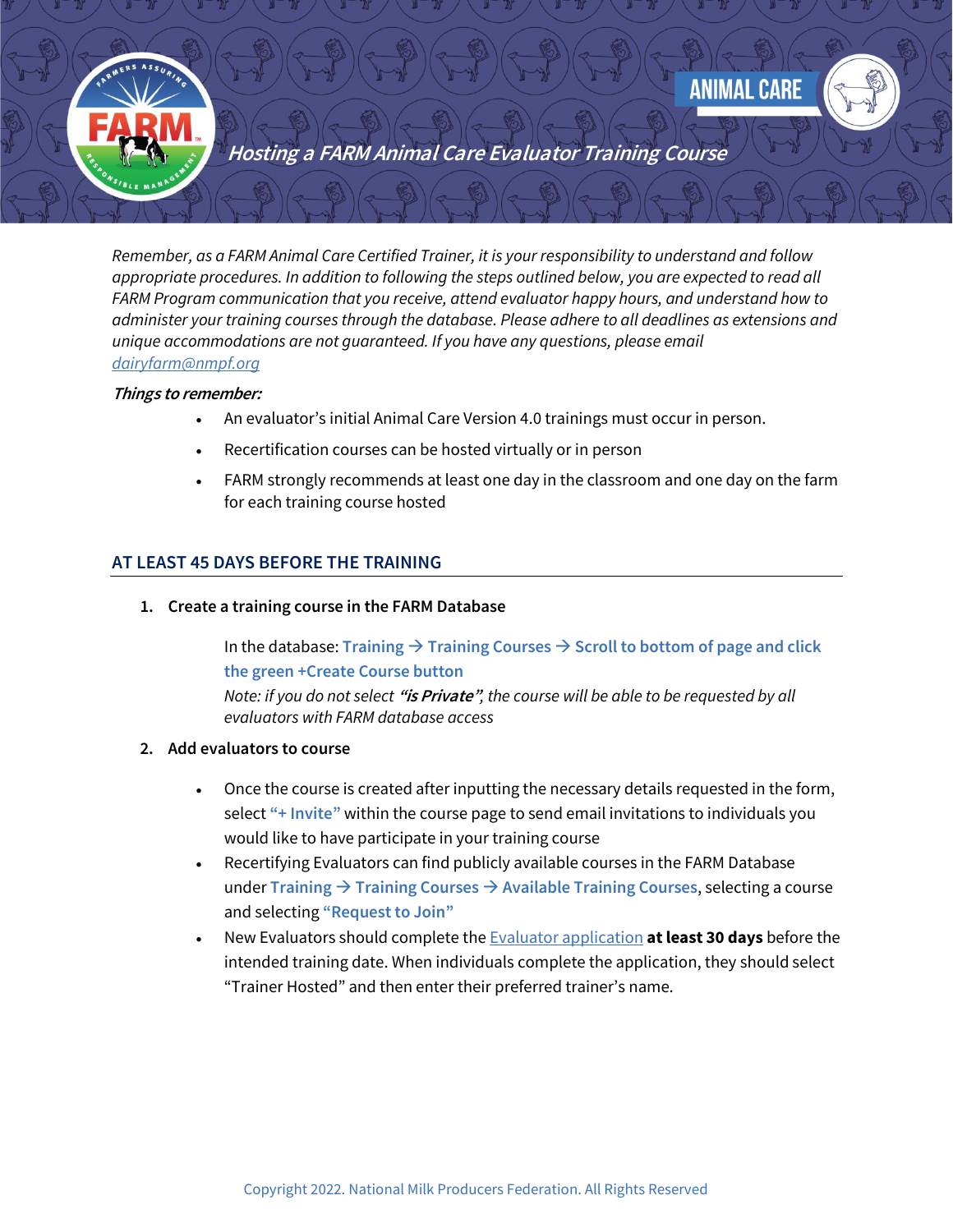

# **BEFORE THE TRAINING**

- Ensure individuals have completed the **pre-work modules** and **Evaluator expectation form**  within the FARM Database
- Provide trainees with course agenda and other relevant information including:
	- Attire
	- What items to bring (laptop, clipboard, boot covers, etc.)
	- Training location

## **DURING THE TRAINING**

- **Instruction**
	- Utilize training slides and other relevant course materials found in the FARM Database *Note: Review the slides in the database library prior to the training to make sure you use the most current version. Slides can be modified however, evaluators are expected to be proficient in all material in the FARM created slides.*
	- Provide attendees FARM resources such as the animal care manual and evaluator pocket guide
- **Exam** 
	- Exams are accessed by attendees through the FARM Database and are proctored by the trainer. However, this does not have to occur immediately at the conclusion of training. If your schedule allows, you may proctor the exam at a later date to give your trainees time to study the training material. All exams and retakes must be completed within 60 days of the training.
	- Before attendees can access the exam, it must be released by the trainer. This is completed in the **Training Course** by selecting the Exam Access **CORECAGE BUTEON.**
	- Attendees must achieve an 80% on the exam to pass. Attendees are allowed one retake within 60 days before needing to attend an in-person training again. Missed questions can be provided to attendees by emailin[g dairyfarm@nmpf.org.](mailto:dairyfarm@nmpf.org) Currently, the question bank is not open access. Trainers are expected to address and clarify missed questions with attendees if needed.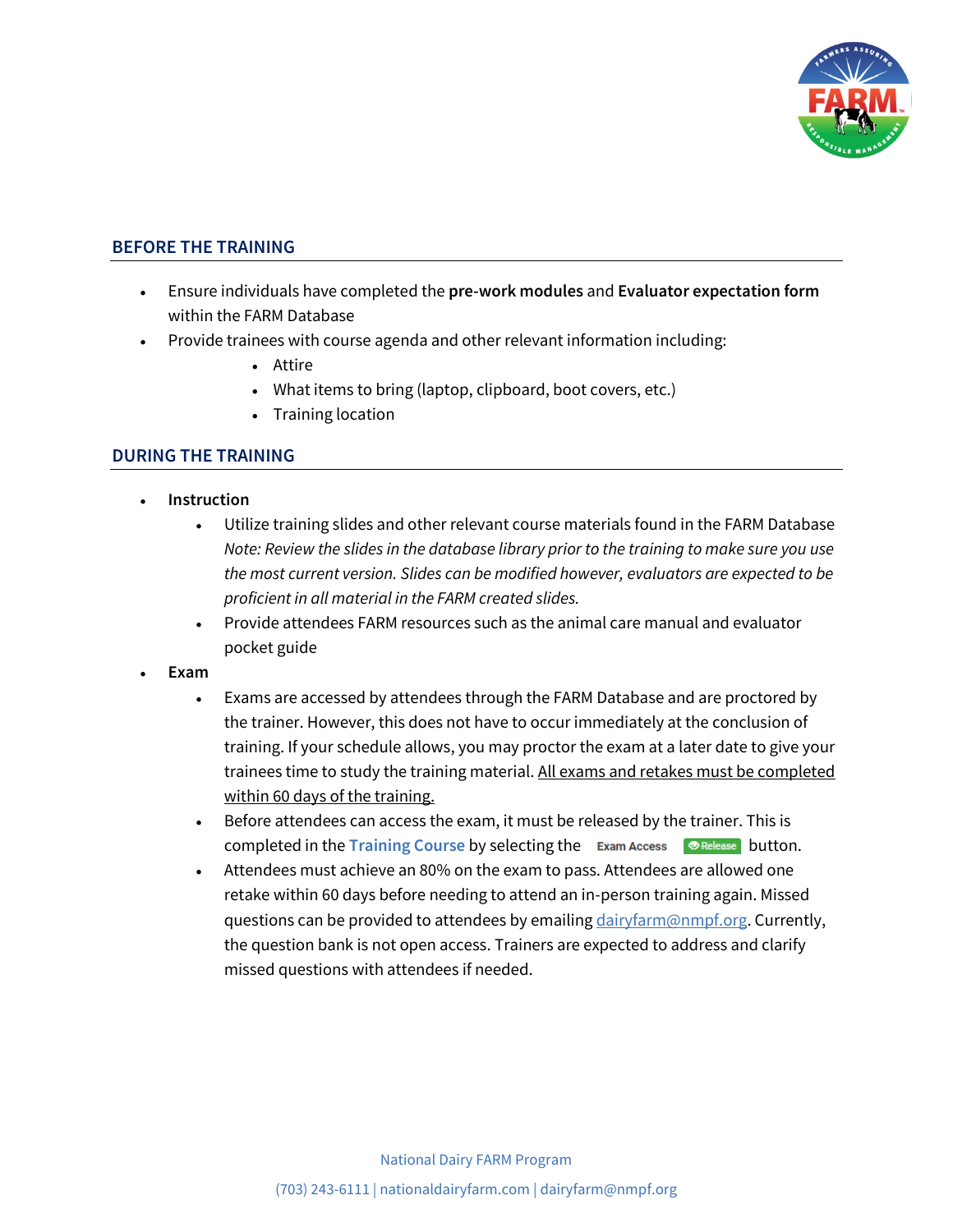

# **AFTER THE TRAINING**

Schedule exam retakes for any trainee scoring less than 80% on their exam. Attendees are allowed one retake within 60 days before needing to attend an in-person training again. Before attendees can access the retake exam, it must be released by the trainer. This is completed in the **Training Course** by<br>selecting the **FARM AC V4 2022 Evaluator Retake** button. Missed questions can be provided to attendees by button. Missed questions can be provided to attendees by emailing dairyfarm@nmpf.org. Currently, the question bank is not open access.

## **SHADOW TRAINING**

- **Expectations** *(Revised January 2022)*
	- *Evaluators*
		- One shadow completed by a certified Trainer before 2023 recertification
	- *Trainers*
		- One shadow completed by a FARM vendor (FSNS) before 2023 recertification
- **Value**
	- *Elevation of FARM and evaluator role*
	- *Peer-to-peer learning*
	- *Evaluator professional development*
	- *Continuous improvement and accountability*

#### • **Process to Schedule**

- *Evaluators*
	- Organizations to schedule internally
- *Trainers*
	- *FSNS will schedule as 3rd party verifications are scheduled. If a trainer doesn't have a 3rd party verification, they should reach out to FSNS.*

#### • **Process to Schedule**

- 1. Shadower to attend second party evaluation with evaluator:
	- 1. Observe evaluation from start to finish
	- 2. Record and assess observation on Evaluation Shadow Form
	- 3. Review opportunities for improvement with evaluator
	- 4. Give evaluator a copy of completed form
- 2. Complete Evaluation Shadow Form in FARM Database